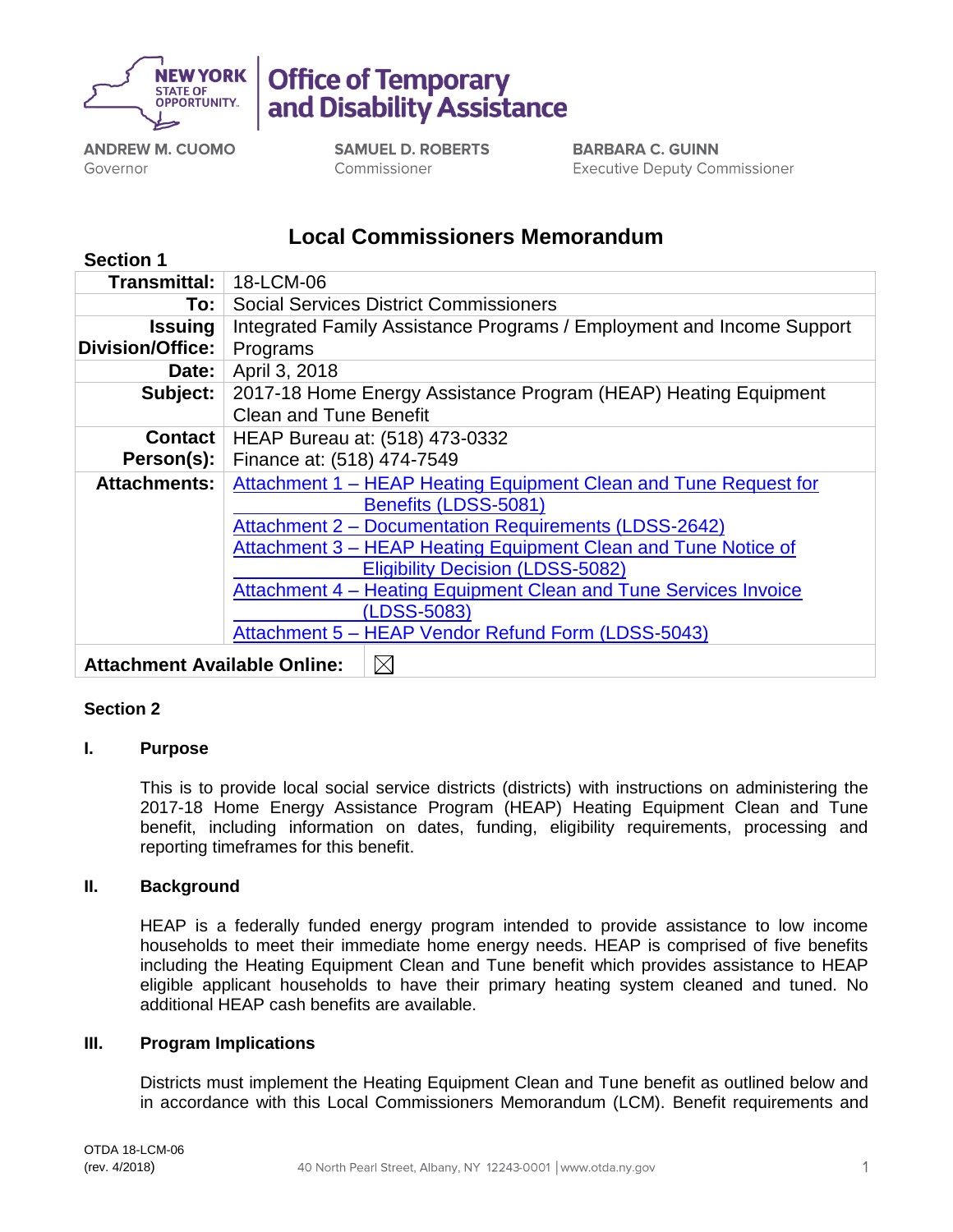eligibility criteria for the HEAP Heating Equipment Clean and Tune benefit must be met by qualifying applicants to receive a Heating Equipment Clean and Tune benefit and service.

The outreach target population is HEAP households that have received a repair or replacement benefit during the 2016-17 HEAP season through the Office of Temporary and Disability Assistance (OTDA), New York State Energy Research and Development Authority (NYSERDA)'s EmPower program or Homes and Community Renewal (HCR)'s Weatherization Assistance Program. These recipients will receive an outreach letter from the OTDA HEAP Bureau notifying them of the 2017-18 HEAP Heating Equipment Clean and Tune benefit; including how to apply, services available and who will provide these services.

OTDA requests that districts perform outreach and inform potentially eligible clients of the availability of the 2017-18 Heating Equipment Clean and Tune benefit.

# **A. Program Dates**

Applications for Heating Equipment Clean and Tune benefits must be accepted as of **Monday, April 2, 2018**. Benefits will be provided on a first come, first served basis to eligible applicants through Friday, November 2, 2018, or until all funds allocated to this component are exhausted. If the dates of operation are revised, districts will be notified via the General Information System (GIS).

# **B. Application Requirements**

Applicants requesting this benefit must complete the HEAP Heating Equipment Clean and Tune Request for Benefit [\(LDSS-5081,](http://otda.state.nyenet/ldss_eforms/eforms/5081.pdf) Attachment 1). Applicants who do not have an open and active HEAP, Temporary Assistance (TA), or Supplemental Nutrition Assistance Program (SNAP) case (case type 11,12,16,17, 31 or 60) must complete the 2017-18 HEAP Application (Rev. 5/17) [\(LDSS-3421\)](http://otda.state.nyenet/ldss_eforms/eforms/3421.pdf), in addition to the Heating Equipment Clean and Tune Request for Benefit (LDSS-5081). Districts must check the box "Clean and Tune" in the agency use section on page one of the HEAP Application upon receipt.

- Applicants who do not have an open and active HEAP, TA, or SNAP case must have their benefit issued on a case type 60.
- Each HEAP Application (LDSS-3421) and/or HEAP Heating Equipment Clean and Tune Request for Benefit (LDSS-5081) must be date-stamped upon receipt.
- An authorized representative or individual with power of attorney may request this benefit on behalf of the applicant. Page 4 of the HEAP Application (LDSS-3421) may be used to assign an authorized representative. A dated and signed statement from the applicant authorizing the individual to request a Heating Equipment Clean and Tune benefit on their behalf is required if the authorized representative section of the HEAP Application (LDSS-3421) is not completed.
- Applicants requesting assistance for the Heating Equipment Clean and Tune benefit cannot apply online through myBenefits.
- Clean and Tune benefits may be processed in myWorkspace.
- Applicants who are denied may reapply for the Clean and Tune benefit.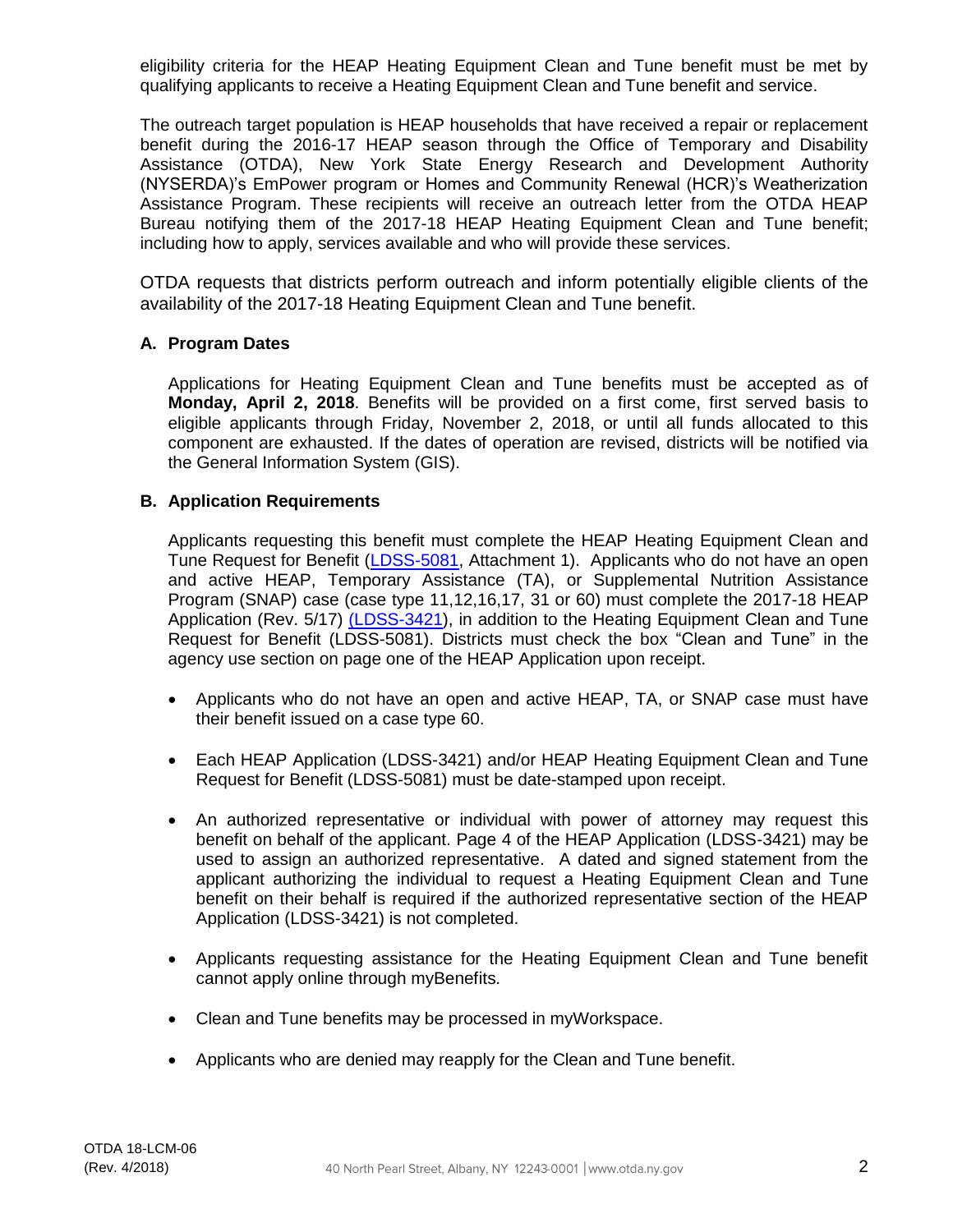- Applicants requesting a Heating Equipment Clean and Tune benefit who received a Regular HEAP benefit greater than \$35 during the 2017-18 HEAP season are not required to have an interview. All other applicants must have an interview.
- Interviews may be completed either by phone or in person.

# **C. Eligibility Requirements**

Applicants must meet all HEAP eligibility criteria in order to be eligible for the HEAP Heating Equipment Clean and Tune benefit. See the [HEAP Manual,](http://otda.ny.gov/programs/heap/heap-manual.pdf) Chapter 7 - Basic Eligibility for specific eligibility criteria.

In addition to basic eligibility, all applicants for Heating Equipment Clean and Tune must meet the following criteria:

- The household income must not exceed the established income guidelines for the 2017- 18 heating season.
- The applicant must be the homeowner. An applicant attestation to homeownership may be accepted. Districts must require documentation whenever there is reason to question the statement of homeownership.
- The applicant for Clean and Tune must have been the homeowner of the property for the 12 months prior to the month of application.
- The applicant must have resided in the dwelling for the 12 months prior to the month of application.
- The dwelling must be the applicant's primary residence. Roadworthy trailers or mobile homes registered with the Department of Motor Vehicles are not considered permanent primary residences.
- The applicant's dwelling must be in compliance with local building and safety codes, must not be in condemned status, and must be safe and structurally sound. The dwelling must not be considered unsafe and/or unfit for habitation.
- The applicant must not have a signed sales contract to sell the dwelling for which they are applying for assistance.
- Eligibility for applicants whose dwelling is in the process of foreclosure or for sale on the open market must be assessed on a case-by-case basis to determine when and if the premises will actually be vacated by the applicant.
- The primary heating equipment must be older than 12 months prior to the month of application.
- The applicant's primary heating equipment must not have been cleaned within the past 12 months prior to the month of application.
- In cases where the primary heat source is wood or wood products, the chimney must not have been cleaned within the past 12 months prior to the month of application.
- Applicants with service contracts that include clean and tune services are not eligible.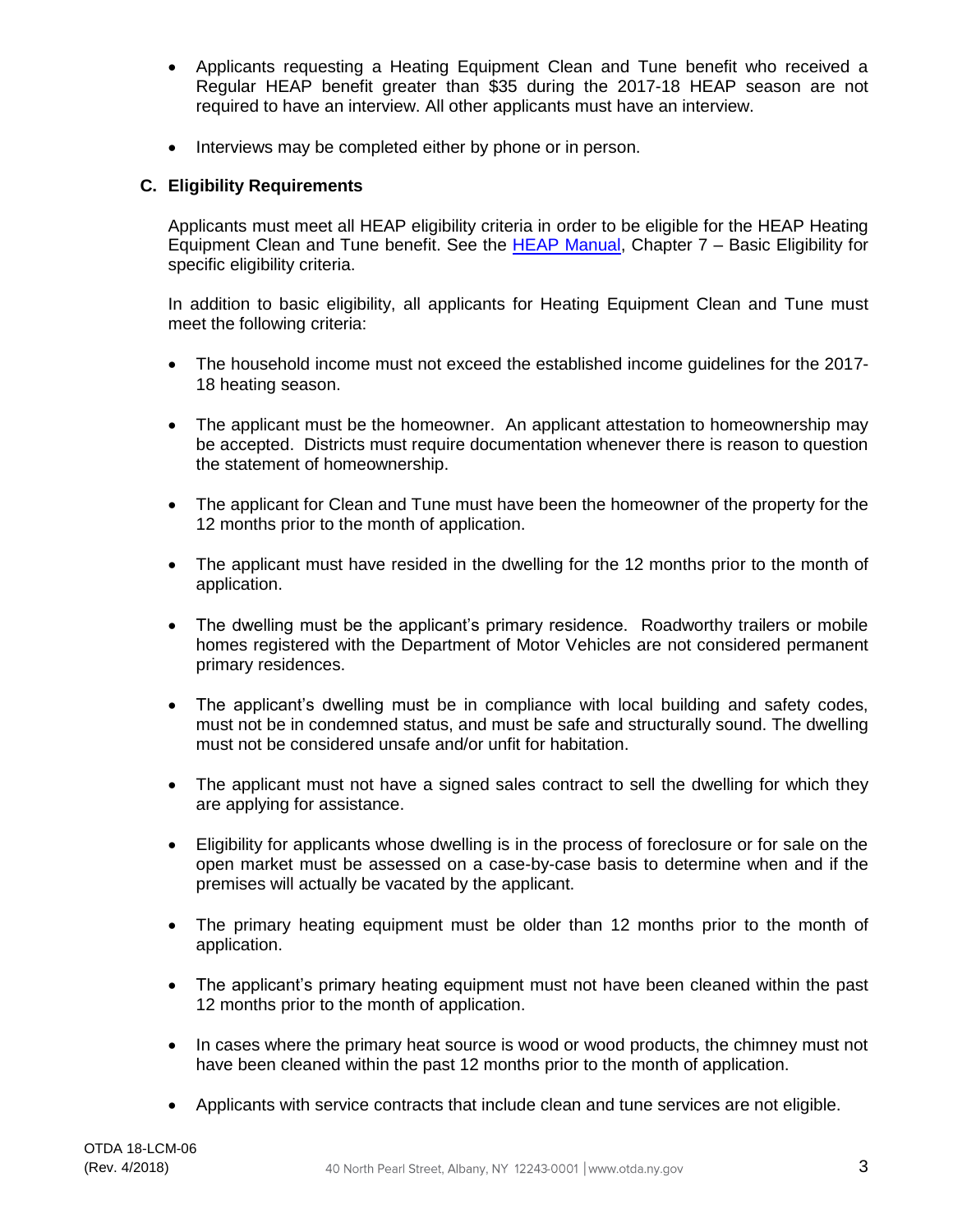Applicants that received a 2017-18 Regular HEAP benefit in an amount of \$35 or less are not eligible for the Heating Equipment Clean and Tune benefit. However, such applicants who move into an eligible living situation may apply for this benefit using both the HEAP Heating Equipment Clean and Tune Request for Benefit [\(LDSS-5081\)](https://otda.state.nyenet/ldss_eforms/eforms/5081.pdf) and the HEAP Application [\(LDSS-3421\)](http://otda.state.nyenet/ldss_eforms/eforms/3421.pdf).

#### **D. Documentation**

Applicants must meet all HEAP documentation requirements in order to be eligible for the Heating Equipment Clean and Tune benefit.

Applicants who received a current HEAP season benefit do not need to provide additional income documentation.

- Applicants who do not have an open and active HEAP, TA or SNAP case must provide documentation of residence, identity for each household member, documentation of household income and a valid Social Security Number for each household member.
- Districts must use any permanent documentation available in the applicant's case record or within the agency.
- Applicants whose request for benefit is pended for provision of documentation necessary to determine eligibility must be provided the Documentation Requirements form [\(LDSS-](http://otda.state.nyenet/ldss_eforms/eforms/2642.pdf)[2642,](http://otda.state.nyenet/ldss_eforms/eforms/2642.pdf) Attachment 2). A copy must be retained in the case record.
- Districts may pend an application for assistance for a maximum of ten business days. If the applicant fails to provide the requested documentation by the due date, the benefit request must be denied.

# **E. Income Budgeting**

Districts must store a HEAP Emergency Benefit Type Automated Budgeting Eligibility Logic (ABEL) budget using Emergency Type G – 'Furnace Repair' to determine income eligibility for the Heating Equipment Clean and Tune benefit. This budget must be stored for all approvals and denials for excess income.

The Heating Equipment Clean and Tune ABEL budget must contain all of the following**\***:

- Benefit Type E Emergency
- An application from date of 04/02/2018 or greater
- An application to date of 09/30/2018
- Fuel type
- Household size
- Categorical eligibility indicator
- Vulnerable indicator
- Household gross income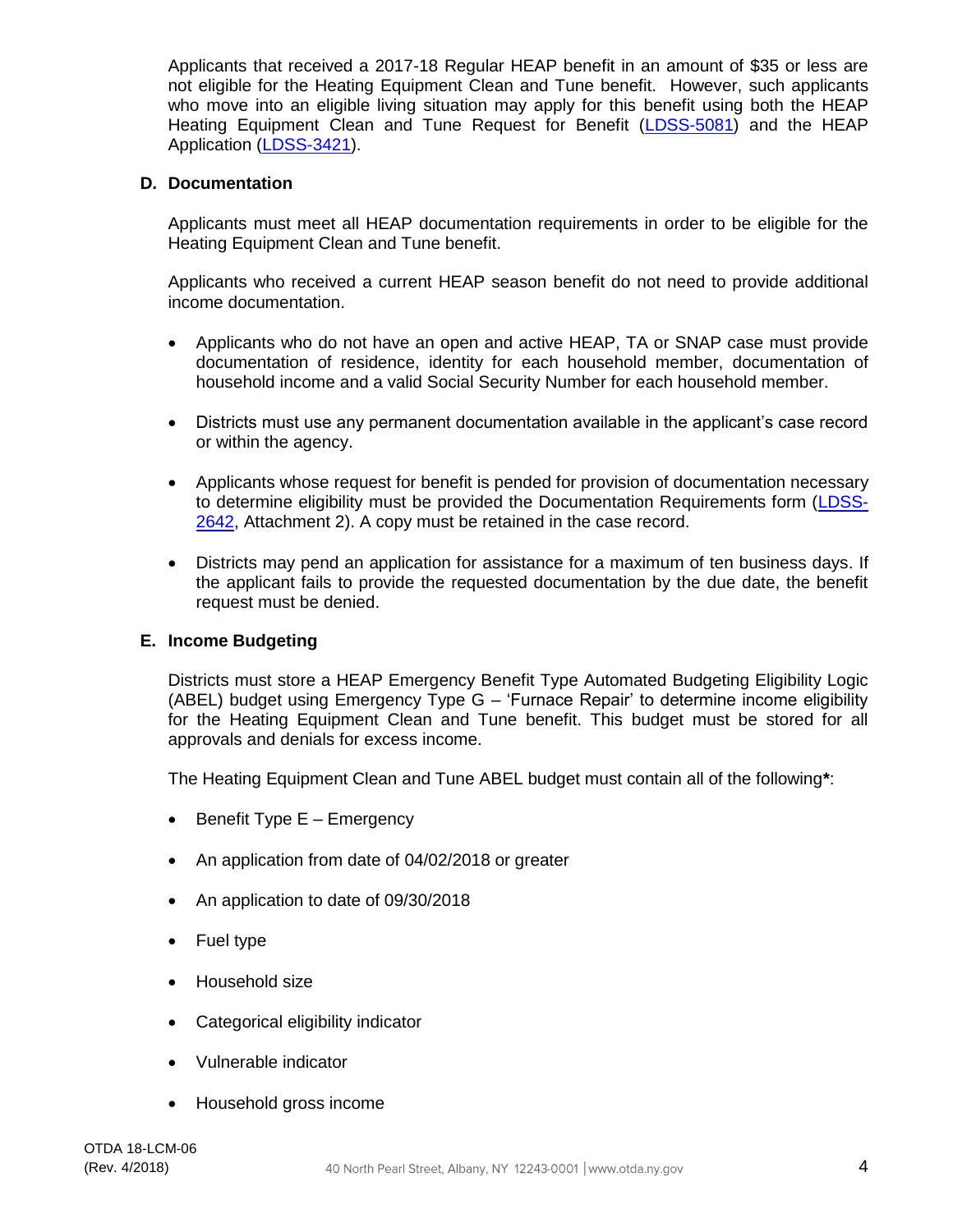• Emergency type code G – 'Furnace Repair' (HEAP Heating Equipment Repair)

\*Entry of the Clean and Tune benefit amount is optional.

# **F. Scope of Benefits and Specifications**

If an applicant is determined eligible for the Heating Equipment Clean and Tune benefit, the following guidelines must be followed:

- Benefits must not exceed \$400.
- Only one Heating Equipment Clean and Tune benefit will be provided.
- The clean and tune service must only be performed on the primary heating equipment.
- Vendors must charge the same rate for clean and tune services performed as charged for households not in receipt of HEAP.
- If any repairs are necessary to ensure the proper and safe operation of the heating equipment, vendors must obtain approval from the district prior to completing this work. Approved repairs in combination with the clean and tune service must not exceed \$400.
- The cost of work performed by the vendor for clean and tune services and the cost of related parts and repairs performed under HEAP are not subject to New York state sales tax.
- Vendors must provide services directly and may not contract out any portion of the work.
- **Prior to beginning any clean and tune work, the vendor must determine that the heating equipment is operable and safe to operate.**
- **Vendors must not complete a clean and tune service if it is determined that the heating equipment is inoperable or unsafe to operate.**
- **Vendors must notify both the customer and the district if at any point during the clean and tune service it is determined that the heating equipment is inoperable or unsafe to operate.**
- A carbon monoxide detector must be installed if one is not present in the dwelling, or if the current carbon monoxide detector in the dwelling is inoperable or over five years old.
- A programmable thermostat may be installed, with client consent, if one is not present in the dwelling provided sufficient funds are available following completion of the clean and tune and all necessary minor repairs.

# **G. Referrals and Temporary Assistance**

Individuals referred to the district due to inoperable or unsafe heating equipment should be directed to apply to have their heating equipment repaired or replaced through the Heating Equipment Repair and Replacement (HERR) component, if that component is open.

Individuals whose heating equipment repair or replacement needs cannot be met through the HEAP Heating Equipment Clean and Tune benefit, HERR, or who have been found ineligible through HEAP may, if they apply and are found eligible, have their needs met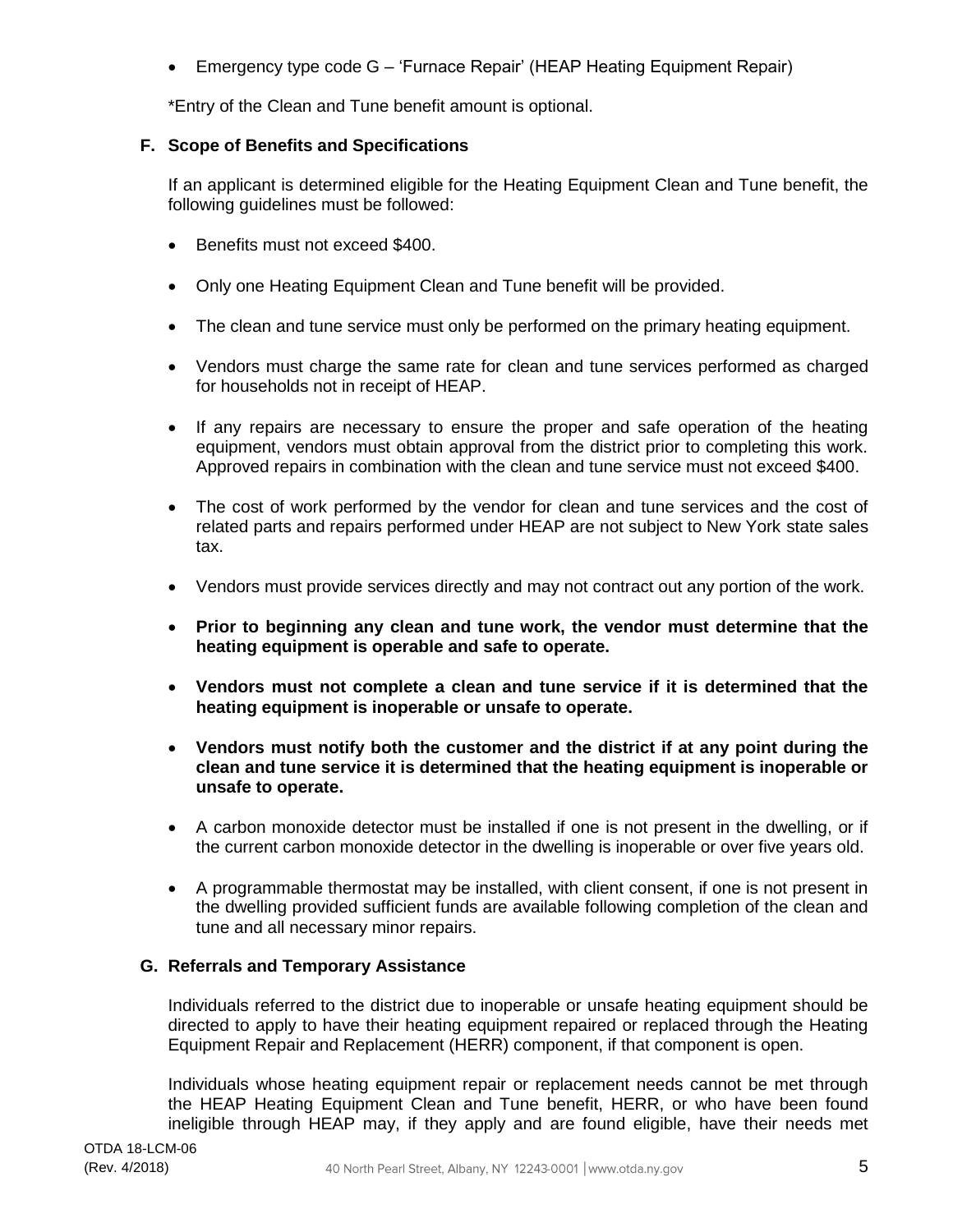through Temporary Assistance (TA) under Family Assistance (FA), Safety Net Assistance (SNA), Emergency Assistance to Families (EAF), Emergency Safety Net Assistance (ESNA), or Emergency Assistance for Adults (EAA). Department Regulations 18 NYCRR 352.4(d), 352.6(e), 352.7(b), 372.4(b) and 397.5(h) provide districts the ability to meet the costs necessary for the repair or replacement of essential heating equipment if the repair or replacement is essential to the health and safety of the household. For more information, see the [Temporary Assistance Sourcebook,](http://otda.ny.gov/programs/temporary-assistance/TASB.pdf) chapter 16, section C, Equipment Repairs. In accordance with 18 NYCRR 352.23, using and pursuing available resources is a condition of TA eligibility.

# **H. Processing Timeframes and Client Notification**

The district must determine an applicant's eligibility for the Heating Equipment Clean and Tune benefit within 30 business days of receipt of the completed HEAP Application [\(LDSS-](http://otda.state.nyenet/ldss_eforms/eforms/3421.pdf)[3421\)](http://otda.state.nyenet/ldss_eforms/eforms/3421.pdf) and/or Heating Equipment Clean and Tune Request for Benefit [\(LDSS-5081\)](https://otda.state.nyenet/ldss_eforms/eforms/5081.pdf). Requests for Heating Equipment Clean and Tune benefits may be pended for missing or additional documentation necessary to determine eligibility for up to 10 business days if necessary. If the applicant fails to provide the requested documentation by the due date, the benefit request must be denied.

Approval and denial notices through the Client Notice System (CNS) are available for this benefit. The denial reason code **M14 "Clean and Tune Denial"** has been added for the 2017-2018 season.

Applicants must be provided an appropriate notice of the eligibility decision made on the request for the HEAP Heating Equipment Clean and Tune benefit no later than 30 business days from the date of receipt of the final vendor invoice for payment. A copy of all notices must be retained in the case record for 6 years including the current program year.

If the vendor does not use customer account numbers, districts must use the client's case number or the vendor's invoice number. Welfare Management System (WMS) Screen 6 VND/ACCT field (Vendor ID field on the 3209) must be utilized for all Clean and Tune benefits.

Manual notices must be used for the approval and denial of Heating Equipment Clean and Tune benefits when CNS is not available. Districts must provide recipients with a completed HEAP Heating Equipment Clean and Tune Notice of Eligibility Decision [\(LDSS-5082,](http://otda.state.nyenet/ldss_eforms/eforms/5082.pdf) Attachment 3) when using a manual notice for the Clean and Tune benefit.

All manual Heating Equipment Clean and Tune denials that are not processed through WMS or myWorkspace must be reported on the 2017-18 HEAP Denied Applicant Report under Clean and Tune.

# **I. Vendor Participation**

All HEAP Clean and Tune service vendors must have a signed HEAP Heating Equipment Repair and Replacement Vendor Agreement on file with the OTDA HEAP Bureau. In addition, the vendor must have indicated that they will participate in providing clean and tune services. If a vendor does not currently have this option selected on their vendor agreement or would like to initiate participation, the vendor may contact the HEAP Bureau at: (518) 473-0332 or 1-866-270-HEAP (4327). Each district can find a list of all its participating Heating Equipment Clean and Tune vendors in the HEAP Participating Vendor listing found in [CentraPort.](https://centraport.otda.state.nyenet/centraport) This list is updated daily and must be provided to applicants who need to choose a vendor. Districts must confirm vendor participation using this list prior to authorizing a benefit.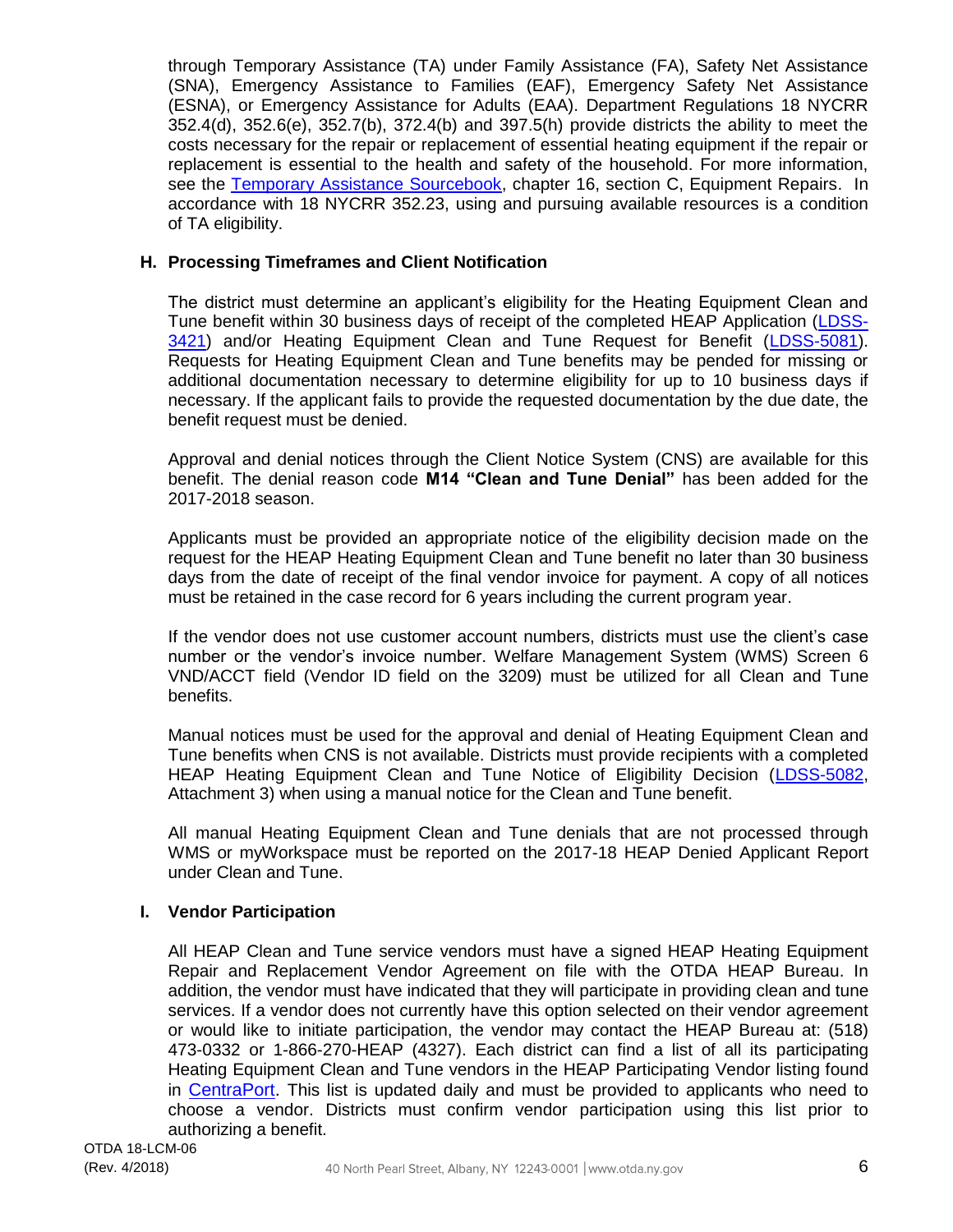OTDA will be hosting a series of conference calls to provide additional information to participating vendors. Districts are encouraged, but not required to participate. A schedule of vendor conference calls and call details will be sent under a separate cover.

#### **J. Heating Equipment Clean and Tune Service Scheduling**

Participating HEAP Heating Equipment Clean and Tune vendors are responsible for contacting an eligible applicant to schedule services. If a vendor cannot schedule a clean and tune service with the applicant within ten business days of the referral, the vendor must notify the district. The district must then send the applicant a Documentation Requirements form [\(LDSS-2642\)](https://otda.state.nyenet/ldss_eforms/eforms/2642.pdf) with the "Other" box checked and the following language, "(vendor name) attempted to contact you to schedule the HEAP Heating Equipment Clean and Tune, but was unsuccessful. Please contact us by (date) to resolve this".

If the applicant does not contact the district within the ten-business day pending period to arrange for a clean and tune of their primary heating equipment, then a HEAP Heating Equipment Clean and Tune CNS or manual [\(LDSS-5082\)](https://otda.state.nyenet/ldss_eforms/eforms/5082.pdf) Notice of Decision must be sent citing "you failed to provide the following information," and the following language must be inserted "you failed to make arrangements for clean and tune services of your heating equipment by the due date of (date)".

#### **K. HEAP Heating Equipment Clean and Tune Services Invoice** [\(LDSS-5083\)](http://otda.state.nyenet/ldss_eforms/eforms/5083.pdf)

The HEAP Heating Equipment Clean and Tune Services Invoice (LDSS-5083, Attachment 4), is used by both the district and by the vendor.

Districts use this form to notify a vendor that an individual is approved for clean and tune services. Once an applicant is approved, districts must provide the vendor with the eligible applicant's name, address and contact information by completing the Customer Contact Section of the HEAP Heating Equipment Clean and Tune Services Invoice (LDSS-5083).

In order to receive payment, vendors must return the completed HEAP Heating Equipment Clean and Tune Services Invoice (LDSS-5083) to the district, with the applicant's signature. The following sections of the invoice must be completed prior to returning to the district:

- Services Provided Checklist
	- The vendor must answer each question to identify services performed.
- Customer Section
	- This section is to be completed by the applicant to attest that services have been completed.
- Vendor Use Section
	- The vendor must indicate the total amount for the clean and tune services, including parts, cost, and labor.
	- This section must be signed and dated by the technician.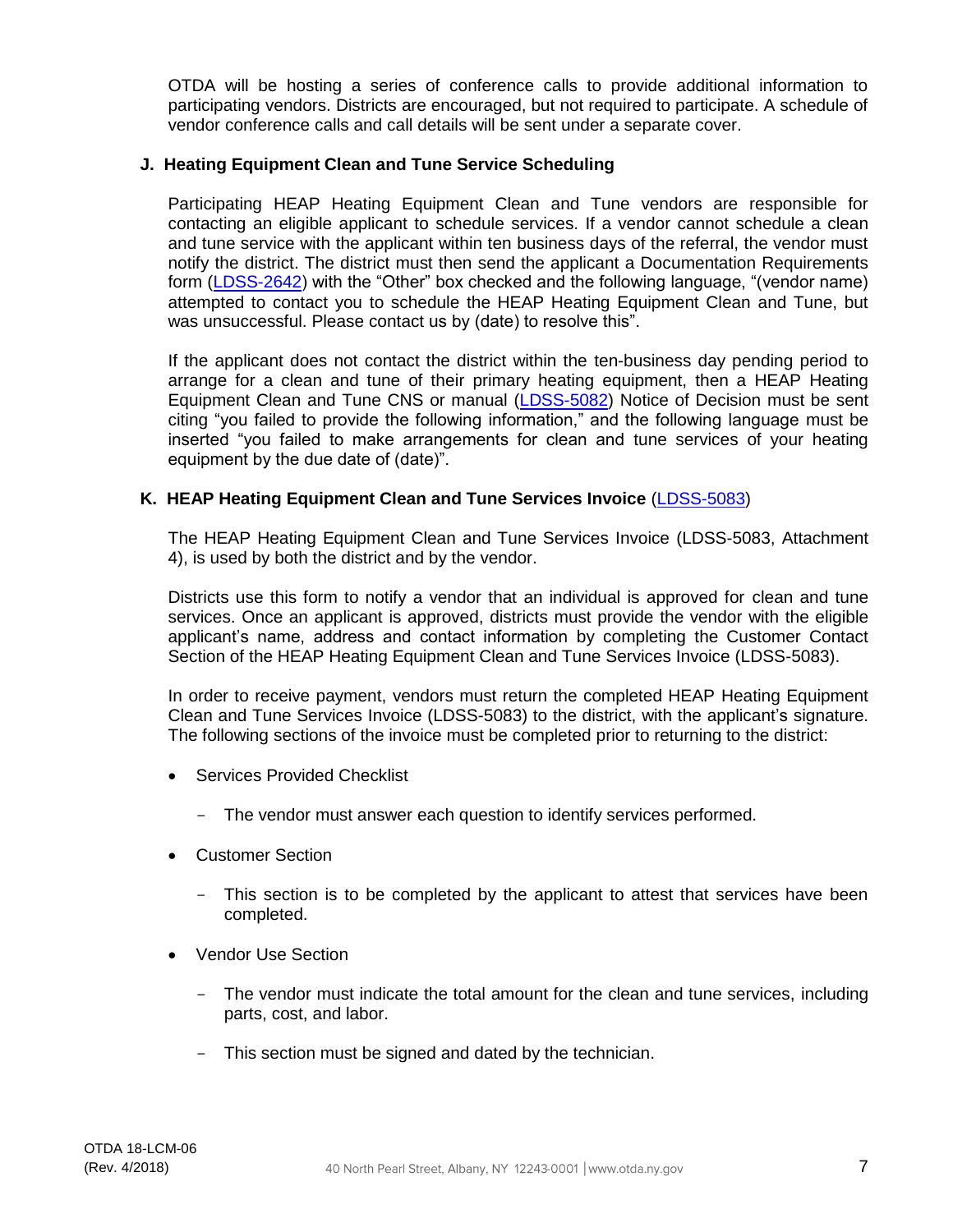Vendors must perform the clean and tune services according to the specified industry standards and as outlined in the HEAP Heating Equipment Clean and Tune Services Invoice [\(LDSS-5083\)](http://otda.state.nyenet/ldss_eforms/eforms/5083.pdf).

Once the vendor returns the completed HEAP Heating Equipment Clean and Tune Services Invoice [\(LDSS-5083\)](http://otda.state.nyenet/ldss_eforms/eforms/5083.pdf), the district must complete the Agency Use Section on page 3 of this form.

Districts must contact the recipient to confirm the satisfactory completion of the clean and tune services, including minor repairs, the installation of carbon monoxide detectors and thermostats, if applicable, operation of the heating unit, and the condition of the dwelling upon job completion prior to authorizing payment for Clean and Tune benefits.

# **L. Payment and Authorizations**

Districts must not authorize any Heating Equipment Clean and Tune payments to vendors prior to the Heating Equipment Clean and Tune program opening on April 2, 2018.

Vendors must submit a completed HEAP Heating Equipment Clean and Tune Services Invoice (LDSS-5083) to the district in order for a payment to be authorized. Payments to vendors must not exceed \$400 per benefit.

HEAP Heating Equipment Clean and Tune payments are authorized either through WMS or myWorkspace using **payment type J3**. These payments must be issued on a case type 60 (HEAP only) or an appropriate TA or SNAP case type.

As a result of changes to §179-f of the State Finance Law, HEAP vendor payments to small businesses for the HEAP Heating Equipment Clean and Tune must be paid within 15 calendar days of receipt of an invoice, excluding legal holidays. Districts need to ensure that all HEAP invoices are date stamped when upon receipt. Please refer to [GIS 16 TA/DC023](https://otda.ny.gov/policy/gis/2016/16DC023.pdf) regarding the amendment to State Finance Law §179-f for further information.

Vendor direct payments for clean and tune services for districts outside New York City will be issued by the New York State Office of the State Comptroller (OSC) through the Statewide Financial System (SFS) payment process. All partial payment vendor refunds to districts must be accompanied by the Vendor Refund form [\(LDSS-5043,](http://otda.state.nyenet/ldss_eforms/eforms/5043.pdf) Attachment 5). This form includes the HEAP Heating Equipment Clean and Tune recipient information, payments received by the vendor, and the amount refunded to the district. All HEAP refunds (including local district related HEAP refunds and HEAP OSC refunds) must be processed using Cash Management System (CAMS) cash receipts.

# **M. Payment Type and System Requirements**

The Payment Type used to authorize a Heating Equipment Clean and Tune benefit is J3 – 'HEAP Clean and Tune' and can be processed in either WMS or myWorkspace. This pay type does not require the payment amount to match the benefit amount on the stored ABEL budget and will produce a CNS notice.

In order to write a pay line with a J3 Payment Type districts must follow these rules:

- Only Case Types 11, 12, 16, 17, 31, and 60 may be used
- Payment Type J3 is valid with all Transaction Types except 03 Denial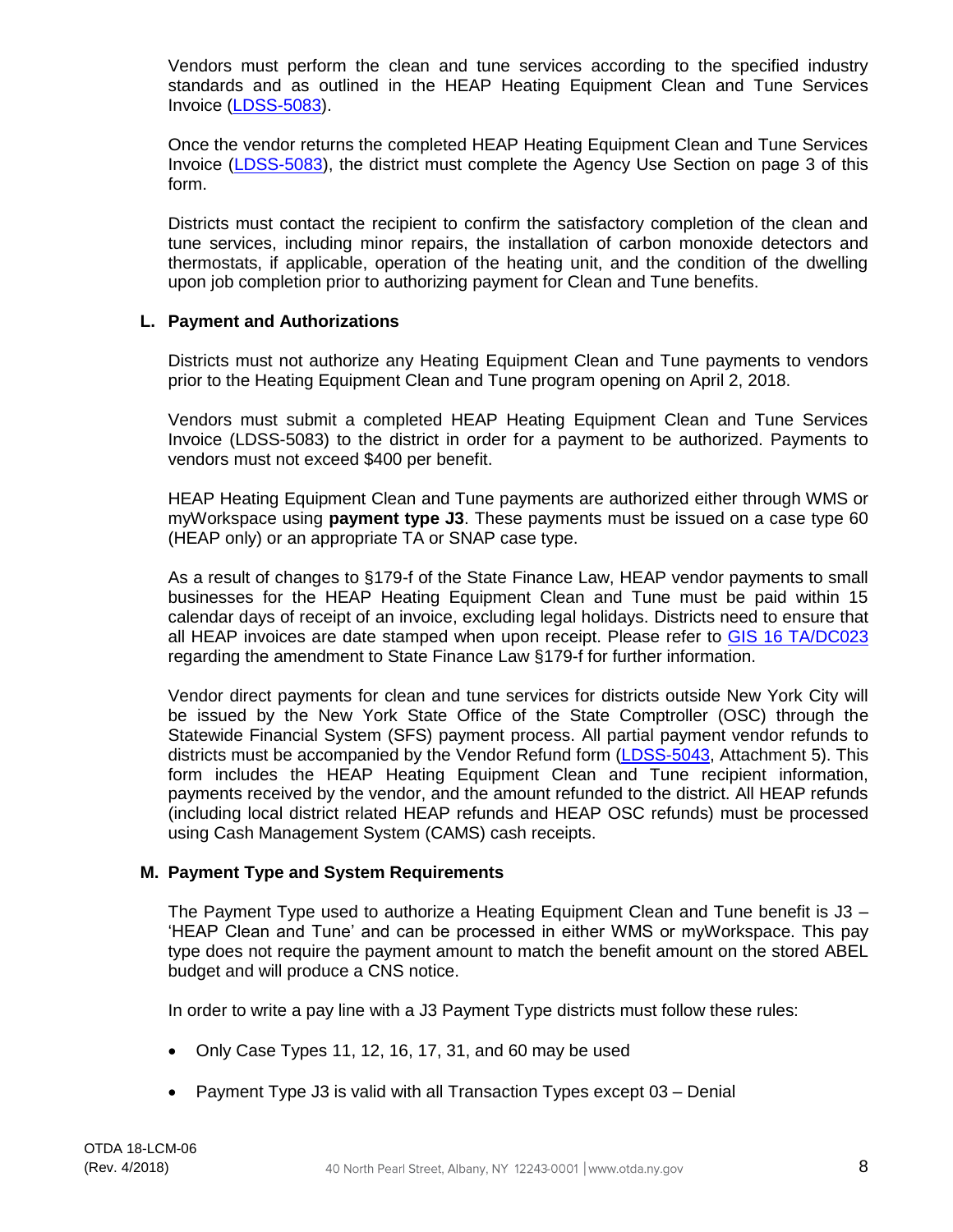- Only two Methods of Payment may be used either 02 (Vendor as Authorized) or 04 (Vendor as Bill Subject to Limit)
- Special Claiming Code H must be used
- The payment line service period must be from the application date of 4/2/18 or greater through 9/30/18 for all payments made for the 2017-18 Heating Equipment Clean and Tune benefit
- From-to-dates must always be the application date of 4/2/18 or greater through 9/30/18
- For all applications received and/or processed after 9/30/18 the from to dates must be 9/30/18 - 9/30/18
- EMPLOYER NO/SSN appears in the BICS vendor record and must consist of nine nonequal numeric digits (for example, digits cannot be all zeroes or all nines)
- A valid Customer Account Number (cannot be blank or inactive)
- Valid SFS Vendor data

# **Vendor Direct Payline Example**

|                   |            | Pay | Meth           |        |     | Pay | P-U            | <b>Effective</b> |                 | Ind           | Clm         | Vend           |
|-------------------|------------|-----|----------------|--------|-----|-----|----------------|------------------|-----------------|---------------|-------------|----------------|
| LN                | <b>ACT</b> | Тур | Pay            | Amount | lss | Sch | C <sub>d</sub> | <b>From</b>      | To              | LN            | $_{\rm Cd}$ | Id             |
| 01                | 2          | J3  | 02             | 400.00 | 2   |     |                | 040218           | 093018          |               | н           | <b>AC SERV</b> |
| 02                |            |     |                |        |     |     |                |                  |                 |               |             |                |
| 03                |            |     |                |        |     |     |                |                  |                 |               |             |                |
|                   |            |     |                |        |     |     |                |                  |                 |               |             |                |
| <b>Energy Rst</b> |            |     |                |        |     |     |                |                  |                 |               |             |                |
| <b>HVnd/Acct</b>  |            |     |                |        |     |     |                |                  | <b>Vnd/Acct</b> |               |             |                |
| Replace           |            |     |                |        |     |     |                |                  |                 | <b>ACSERV</b> |             | 1234           |
| LN                |            |     | <b>CHK/FSB</b> |        |     |     | LN             |                  | <b>CHK/FSB</b>  |               |             |                |
|                   |            |     |                |        |     |     |                |                  |                 |               |             |                |

- The account type associated with the customer account number should be 04 (Non-Utility).
- With the of use of account type 04, you need to **NOT** have a commodity code of 05 on the vendor record. Most of the vendors associated with the clean and tune payments have both 04 and 05 commodity codes on the vendor record. To allow for J3 payments to voucher, the district should remove commodity code 05 from the vendor record, and update the customer account number with account type 04. After the J3 payment appears on a voucher, the commodity code 05 could be added back to the vendor record.
- Please refer to the following information from the Benefit Issuance and Control System (BICS) Indirect Payment Processing Sub-System (IPPS) Manual. The BICS IPPS manual can be accessed at: [http://otda.state.nyenet/bfdm/finance/IPPS\\_Manual.asp.](http://otda.state.nyenet/bfdm/finance/IPPS_Manual.asp)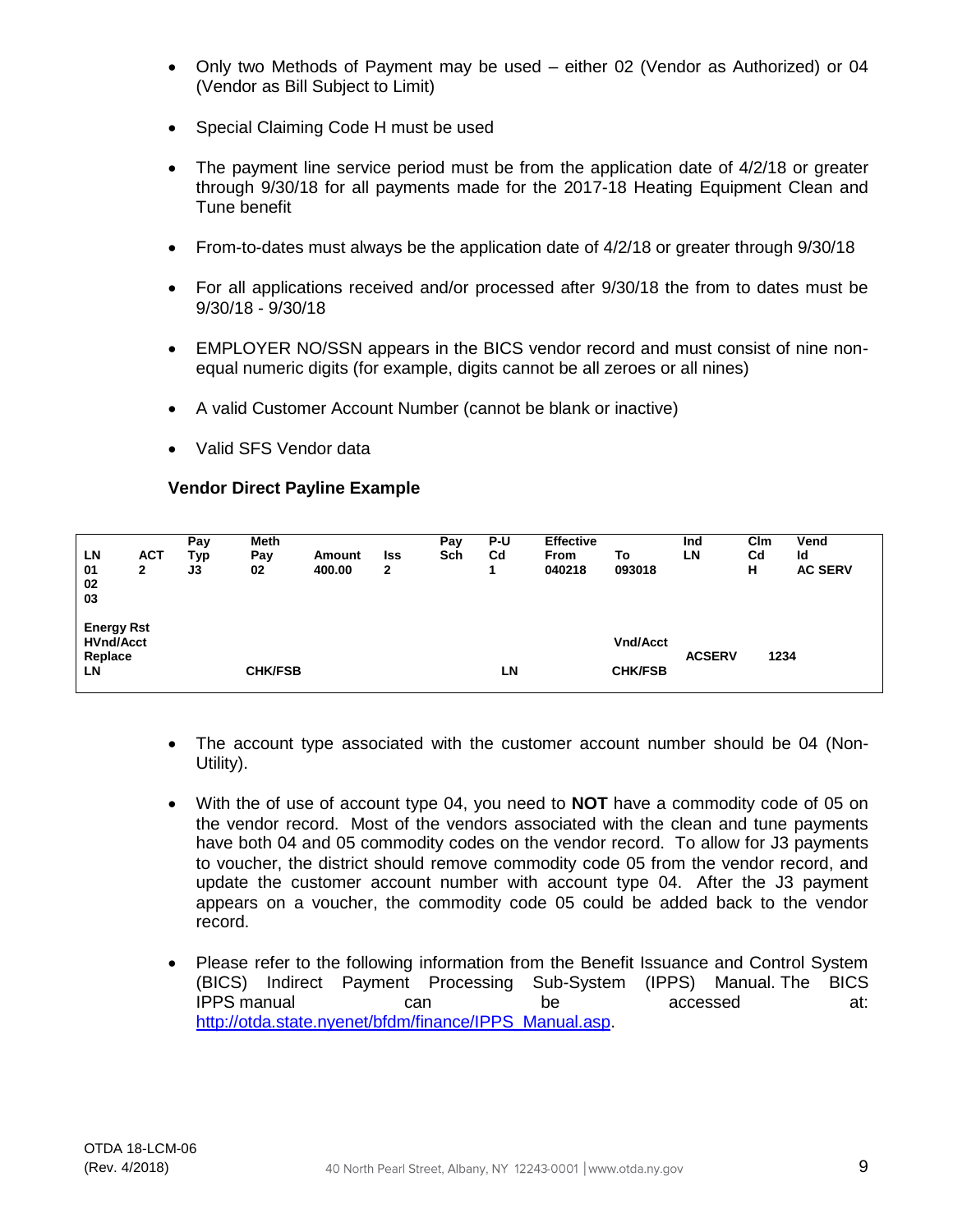# **Customer Account Number Errors**

| LAC005019 | Error | <b>VENDOR NOT</b><br>UTIL FOR ACT<br><b>ACT TYPE X</b> | If the account type is 0,<br>1, 2, or 3, the vendor<br>must have a commodity<br>$code = 05$ . |
|-----------|-------|--------------------------------------------------------|-----------------------------------------------------------------------------------------------|
| LAC005020 | Error | VEND-UTIL,<br>NON-UTIL<br><b>ACT TYPE 4</b>            | If the account type is 4,<br>the vendor must not<br>have a commodity<br>code of 05 (utility). |

# **The following procedures should be used to enter a valid CAN in BICS Accounts:**

- In the LDMIP Menu, choose the Accounts Menu (LACMNU) (Selection 10) and transmit.
- In the Accounts Menu (LACMNU), choose the Customer Account Number maintenance (LAC005) screen (Selection 05) and transmit.
- In the Customer Account Number Maintenance (LAC005) screen, enter vendor ID, case number, account number, and transmit. The system returns the detail entry screen.
	- The Account Effective Date must be less than the TO-date of the pay line.
	- The Account Status must equal a "1" Active or "4" Reactivated.
	- The Account Type must be valid for the pay type chosen.
	- The Multiple Account Indicator can NOT equal 1 (multiple account).

#### **N. Social Services District Reporting Requirements**

Districts will be required to submit the number of Pending HEAP Heating Equipment Clean and Tune benefit requests weekly using the established HEAP Pending Case Report in [eReports.](https://ereports.otda.state.nyenet/eReports/Menu.aspx) Districts must start reporting HEAP Heating Equipment Clean and Tune pending applications beginning on Friday, April 6, 2018.

Districts must include Heating Equipment Clean and Tune cases that fall into the following categories:

- Heating Equipment Clean and Tune request for benefits that have been received, but do not have a transaction through either WMS or myWorkspace (either a payment or denial transaction).
- Cases that are waiting for an interview or documentation and/or have not had eligibility determined.
- Cases where eligibility has been determined, but a WMS or myWorkspace payment authorization transaction has not yet been completed.
- Heating Equipment Clean and Tune request for benefits awaiting district certification at Alternate Certifiers.

Districts who do not submit their HEAP Pending Case Report by COB Tuesday may email Emily Urban and Anna Vitolins with their pending numbers at: [Emily.Urban@otda.ny.gov](mailto:Emily.Urban@otda.ny.gov) and [Anna.Vitolins@otda.ny.gov.](mailto:Anna.Vitolins@otda.ny.gov)